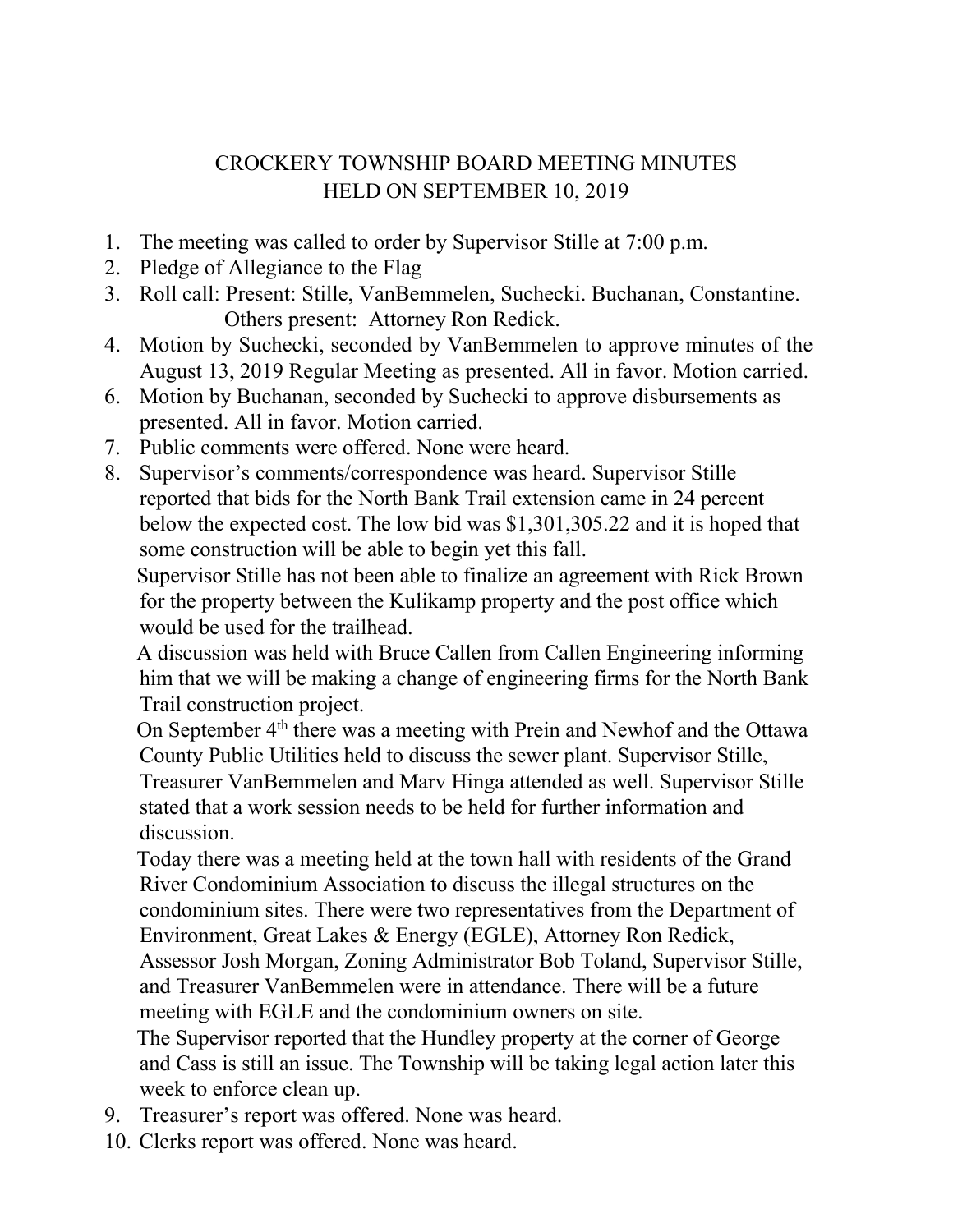- 11. Fire Chief's report was not heard due to the absence of Chief Kriger. Firefighter Eric Erhorn asked about the timing for the Fire Prevention Open House with construction going on. The Board felt it would be wise to hold off until the addition is complete and then hold an open house so the residents can view the completed project.
- 12. Attorneys report was offered. No reports were heard.
- 13. Committee chair reports were offered. No reports were heard.
- 14. Board Member Committee reports were offered. Trustee Constantine gave an update on the fire station addition. He reported that construction is on schedule but it was discovered that we will need a second oil separator because it would be too long of a distance to connect to the existing one. A price on excavation should be completed soon, and we still need to get bids for the asphalt paving.
- 15. Motion by VanBemmelen, seconded by Constantine to approve increasing the plumbing inspector's wage to \$50.00 per inspection. All in favor. Motion carried.
- 16. Motion by Buchanan, seconded by Suchecki to adopt Ordinance 2019-17, M-104 Corridor Overlay District Ordinance [consolidation of Ordinance No. 2009-03 and Ordinance No. 2018-06]. All in favor. Motion carried.
- 17. Motion by VanBemmelen, seconded by Buchanan to set a public hearing for the transfer of Industrial Facilities Exemption Certificate 2012-530 from Precision Engineering and Manufacturing to Precision Manufacturing Group for October 8, 2019. All in favor. Motion carried.
- 18. Motion by VanBemmelen, seconded by Suchecki to ratify the decision to release Callen Engineering from the North Bank Trail project. All in favor. Motion carried.
- 19. Motion by Buchanan, seconded by VanBemmelen to hire Moore-Bruggink Engineering to oversee the North Bank Trail extension construction project. All in favor. Motion carried.
- 20. Motion by Constantine, seconded by Suchecki to adopt Resolution 2019- 26, To Redetermine Annual Assessment For Sanitary Sewer Special Assessment District No. 1. All in favor. Motion carried.
- 21. Motion by VanBemmelen, seconded by Constantine to approve payment to Wolverine Building Group for \$207,267.00 toward the construction of the addition at the fire station. All in favor. Motion carried.
- 22. Motion by Buchanan, seconded by Suchecki to pay \$29,856.25 to Ottawa County for the water bond for Garfield Extension 2005. All in favor. Motion carried.
- 23. Motion by Buchanan, seconded by Constantine to approve payment of \$7,066.80 to Ottawa County for the Annual Infastructure Improvements Payment 2009 NOWS WTP Expansion. All in favor. Motion carried.
- 24. Motion by VanBemmelen, seconded by Buchanan to adjourn the meeting.